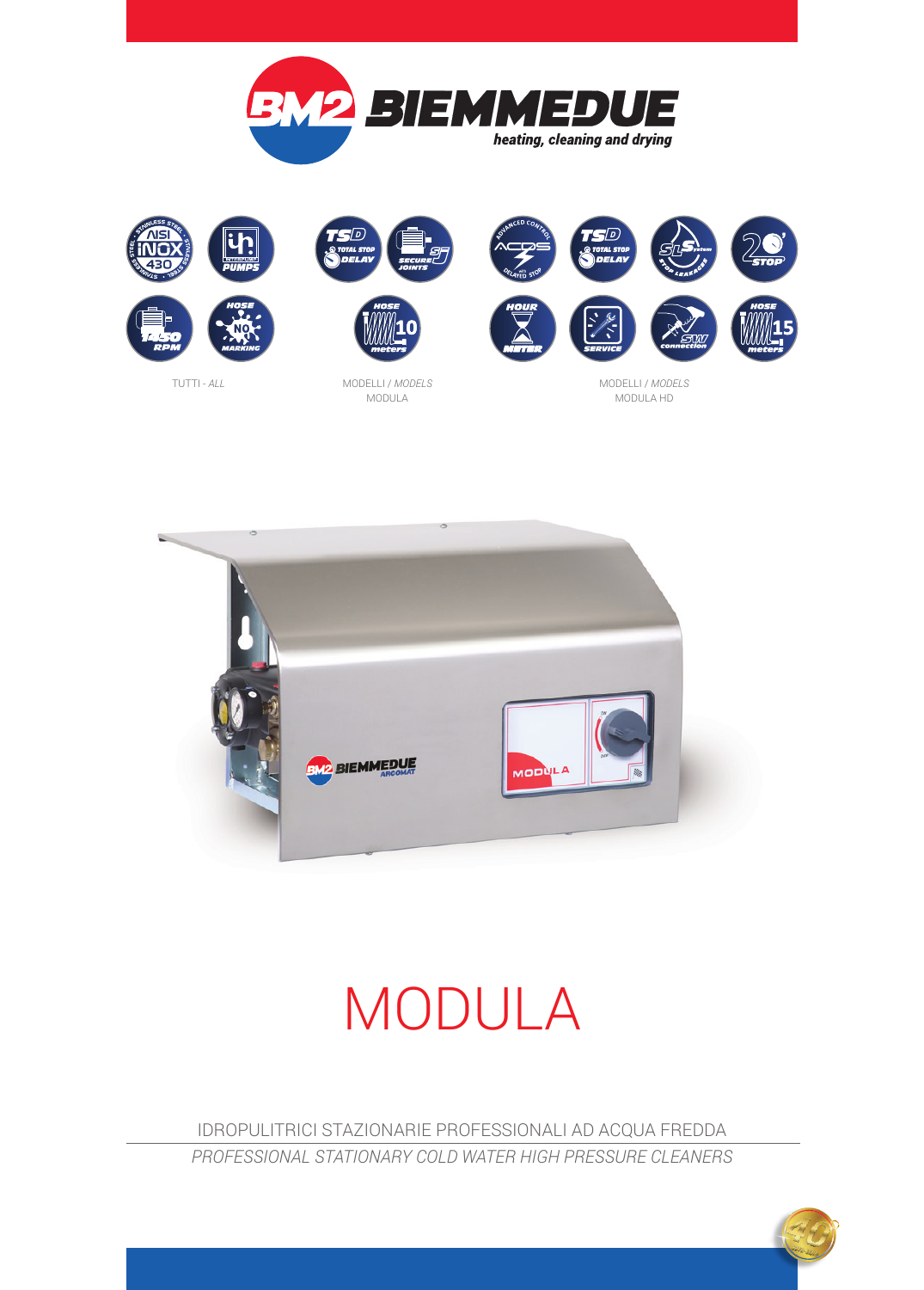#### MODULA - IDROPULITRICI STAZIONARIE PROFESSIONALI AD ACQUA FREDDA

- $\Rightarrow$  Pompe a bielle con pistoni in ceramica e testata in ottone
- $\bullet$  Motore 1450 rpm
- $\bullet$  Motore ad alto rendimento
- **•** Protezione termica motore
- $\bullet$  Sistema di protezione dell'accoppiamento alberi motore-pompa (SJ)
- Total stop ritardato (TSD) per i modelli Modula
- $\bullet$  Controllo macchina ACDS per modelli HD
- Controllo perdite per modelli HD
- $\Rightarrow$  Spegnimento automatico per mancanza d'uso dopo 20 min per modelli HD
- LED segnalazione «macchina pronta» e «anomalia» per modelli HD
- Memorizzazione del tempo di utilizzo della macchina con segnalazione led al raggiungimento del periodo di manutenzione programmata per modelli HD
- Copertura metallica in acciaio AISI 430
- Giunto girevole (swivel) per modelli HD
- **C** Manometro
- **Filtro acqua ispezionabile**
- Tubo alta pressione da m 10 per modelli Modula e 15 m per modelli Modula HD
- **Predisposizione per avvolgitubo (optional)**
- **•** Predisposizione per vaschetta acqua alimentazione (optional)
- *Triplex plunger pump with three brass head*
- *1450 rpm motor*
- *High efficiency motor*
- *Motor thermal protection*
- *Motor/pump coupling protection with special lubricant retention system (SJ)*
- *Delayed total stop (TSD) on Modula*
- *(ACDS) Advanced Control Delayed Stop on models HD*
- *Micro leakage control on models HD*
- *Automatic shutdown if idle for more than 20 min on models HD*
- *Warning LED "machine ready" and "malfunction" on models HD*
- *Hour counter device with service alert warning led on models HD*
- *Metal frame with AISI 430 cover*
- *High pressure Swivel Gun on models HD*
- *Pressure gauge*
- *Easy to inspect water filter*
- *10 m high pressure hose on models Modula and 15 m on models Modula HD*
- *Hose reel (optional)*
- *Predisposed for optional water tank with floatingvalve*









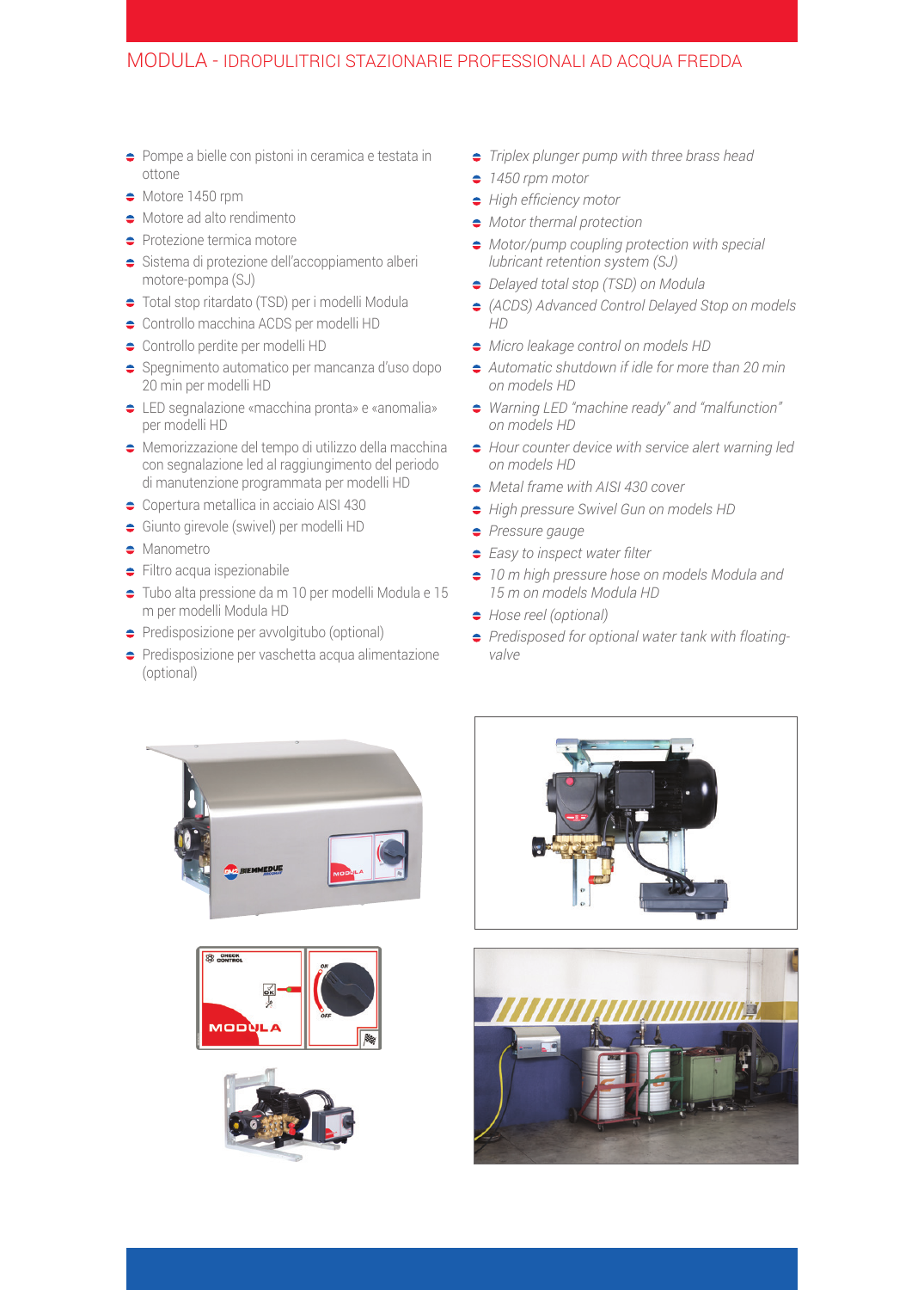### *MODULA - PROFESSIONALE STATIONARY COLD WATER HIGH PRESSURE CLEANERS*

|             | $N^{\circ}$    | MOD.                         | COD.                                      | <b>DESCRIZIONE - DESCRIPTION</b>                                                                             |
|-------------|----------------|------------------------------|-------------------------------------------|--------------------------------------------------------------------------------------------------------------|
|             |                | MODULA HD<br>160-180-200     | 01AC422                                   | Idropistola con Semilancia e swivel (in M22 out M22)<br>Spray gun with Semilance and swivel (in M22 out M22) |
| 2<br>3<br>6 | $\overline{2}$ | <b>MODULA</b><br>130-150-200 | 01AC418                                   | Idropistola con Semilancia (in M22 out M22)<br>Spray gun with Semilance (in M22 out M22)                     |
|             | 3              | Tutti - All                  | Lancia - Lance I=50 cm (in M22 out 1/4"F) |                                                                                                              |
|             | 4              | 130/10                       | 150276                                    | Ugello - Nozzle 1/4" M 25035                                                                                 |
|             |                | 200/15                       | 150284                                    | Ugello - Nozzle 1/4" M 25045                                                                                 |
|             |                | $160/15 - 180/15$            | 150216                                    | Ugello - Nozzle 1/4" M 2505                                                                                  |
|             |                | 180/18                       | 150307                                    | Ugello - Nozzle 1/4" M 2506                                                                                  |
|             | 5              | MODULA 130-150               | 01AC401                                   | Tubo A.P. I=10 m R1 - 5/16" M22 - M22<br>H.P. hose I=10 m R1 - 5/16" M22 - M22                               |
|             |                | MODULA 200/15                | 01AC398                                   | Tubo A.P. I=10 m R2 - 5/16" M22 - M22<br>H.P. hose I=10 m R2 - 5/16" M22 - M22                               |
|             |                | MODULA HD 160<br>180/18      | 01AC381                                   | Tubo A.P. I=15 m R1 - 5/16" M22 - M22<br>H.P. hose I=15 m R1 - 5/16" M22 - M22                               |
|             |                | MODULA HD 200/15             | 01AC425                                   | Tubo A.P. I=15 m R2 - 5/16" M22 - M22<br>H.P. hose I=15 m R2 - 5/16" M22 - M22                               |
|             | 6              | Tutti - All                  |                                           | Chiave - Key                                                                                                 |

## ACCESSORI IN DOTAZIONE / *SUPPLIED ACCESSORIES*

## ACCESSORI A RICHIESTA/ *ACCESSORIES ON DEMAND*

| <b>AVVOLGITUBO</b><br><b>HOSE REEL</b> | <b>KIT UGELLO ROTANTE TURBO</b><br><b>TURBO NOZZLE KIT</b> | <b>CONTROLLO REMOTO</b><br><b>REMOTE CONTROL</b>                                                                   |  |  |  |  |
|----------------------------------------|------------------------------------------------------------|--------------------------------------------------------------------------------------------------------------------|--|--|--|--|
|                                        |                                                            |                                                                                                                    |  |  |  |  |
| Mod. Tutti-All<br>Cod. 01AC443         | Mod. Tutti-All Lancia-Lance (70 cm)<br>Cod. 01AC514        | Mod. Modula HD<br>kit controllo remoto con 15 m di cavo<br>Remote control kit with 15 m power cord<br>Cod. 01AC441 |  |  |  |  |
|                                        | Mod. 160/15 Ugello-Nozzle (05)<br>Cod. 01AC296             |                                                                                                                    |  |  |  |  |
|                                        | Mod. 130/10 Ugello-Nozzle (035)<br>Cod. 01AC293            |                                                                                                                    |  |  |  |  |
|                                        | Mod. 150/15 - 200/15 Ugello-Nozzle (045)<br>Cod. 01AC295   |                                                                                                                    |  |  |  |  |
|                                        | <b>Mod.</b> 180/18 Ugello-Nozzle (06)<br>Cod. 01AC348      |                                                                                                                    |  |  |  |  |